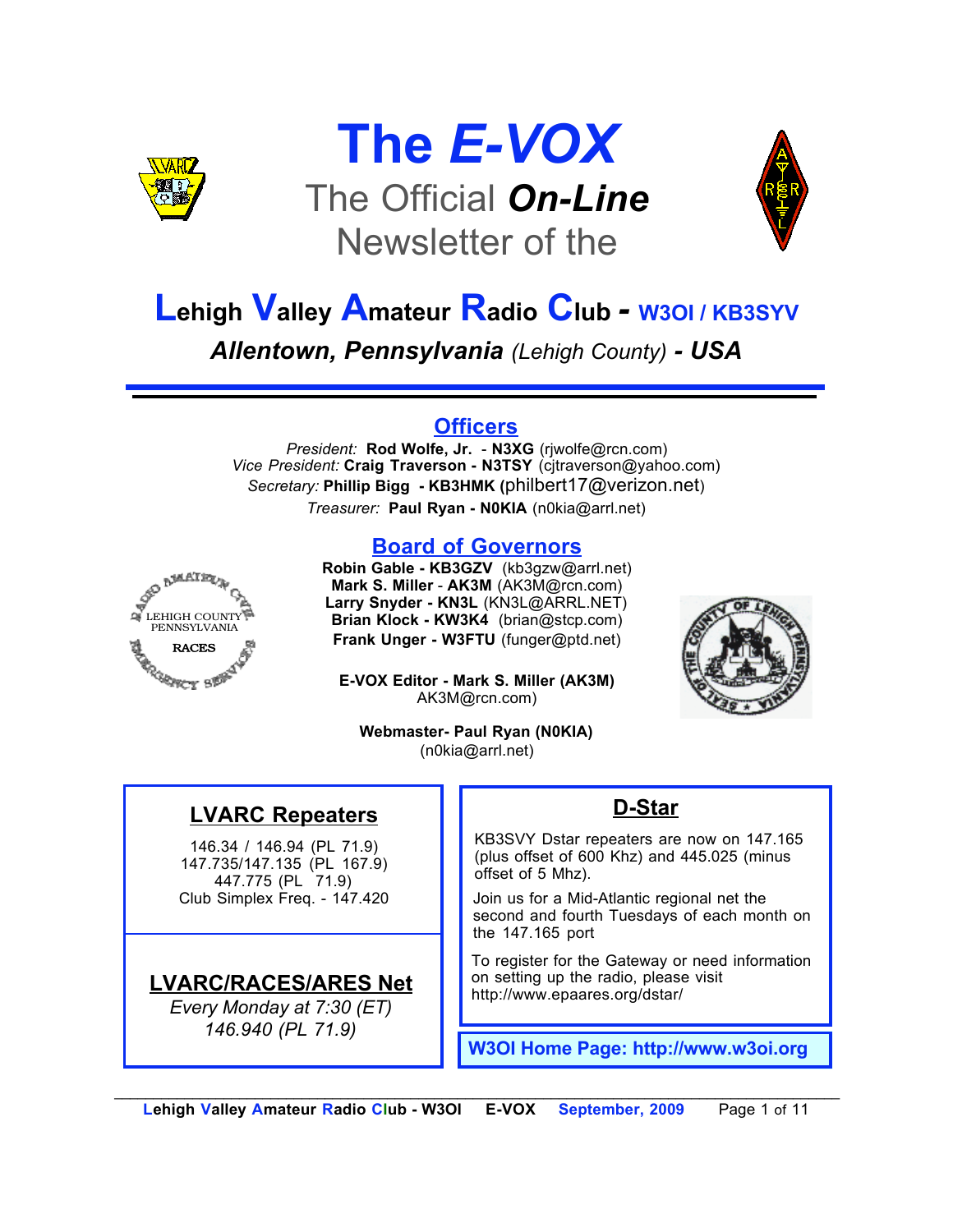# **September 2009 Contents**





**Marathon this month**

**Newsletter submissions can be sent to Mark (AK3M) at AK3M@rcn.com**

**Your submissions can be text and/or graphics.**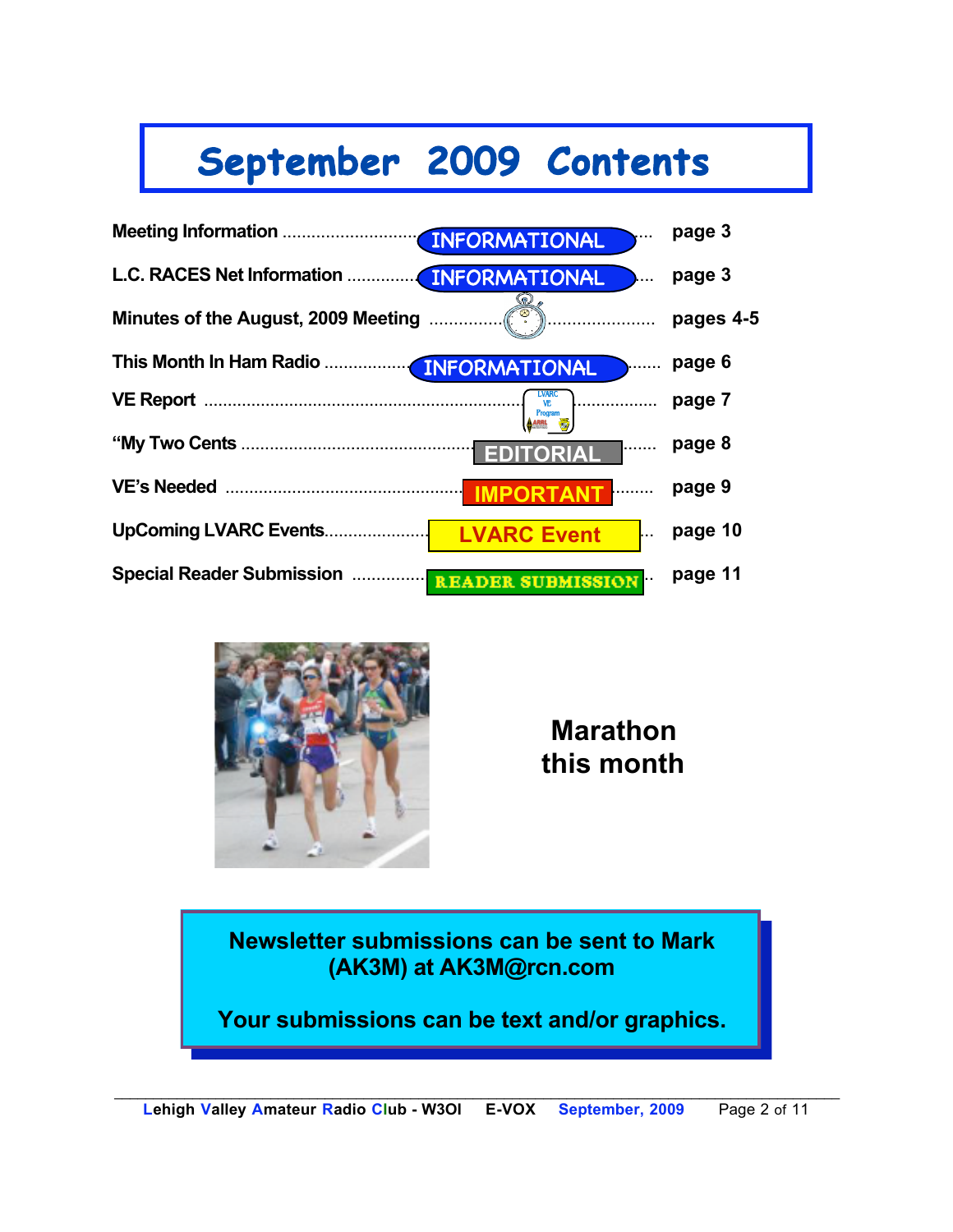![](_page_2_Picture_0.jpeg)

**The September, 2009 LVARC meeting will be held on September 1, 2009 at the Tri-Clover Fire Co. at 7:30 pm.**

# **LVARC / RACES NET**

**Don't forget to check into the Monday Night LC/LVARC/RACES Net on 146.94 (PL 71.9) with an alternate frequency of 147.735/147.135 (PL 167.9) The Net begins at 7:30 pm local time (ET).** 

> *Many* **club announcements will be heard there !**

**Monday Night RACES/ARES Check-In Summary - 2009**

| <b>Month</b>    | <b>Number of</b>     | <b>Number of</b>                                        |
|-----------------|----------------------|---------------------------------------------------------|
|                 | Check-In's           | <b>Nets</b>                                             |
| January         | 150                  | 4                                                       |
| <b>February</b> | 161                  | 4                                                       |
| <b>March</b>    | 173                  | 5                                                       |
| <b>April</b>    | 146                  | 4                                                       |
| <b>May</b>      | 99                   | 3                                                       |
| June            | 165                  | 4                                                       |
| July            | 136                  | 4                                                       |
|                 | MATEUR RADIO<br>ENCY | Lehigh County<br><b>CIVIL EMERGENCY</b><br>Pennsylvania |

**REMEMBER: Registration for the monthly test session, must be made NO LATER THAN THE SUNDAY BEFORE THE TEST! Contact Mark (AK3M) at AK3M@rcn.com or call 610-865-9183**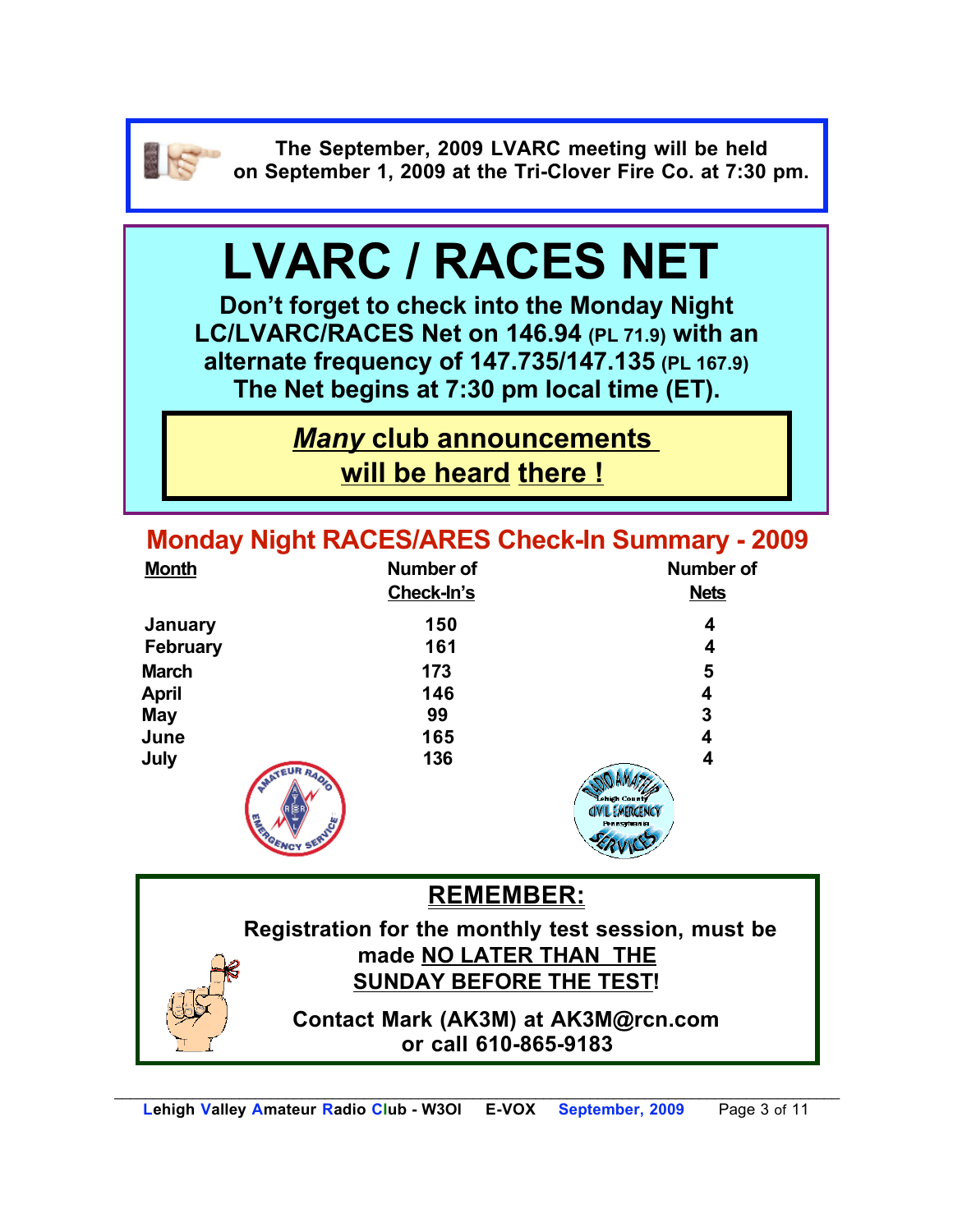#### **Minutes of the August, 2009 LVARC Meeting** Submitted by Phil (KB3HMK)

The meeting was called to order by President Wolfe at 1937 Hrs, (EST / EDST).

The meeting opened with the Pledge of Allegiance, then a moment of silence was observed for Silent Keys.

There was a total of 19 members in attendance, and the club was joined by no guests. The following Board Members were present at the meeting: Rod (N3XG), Phil (KB3HMK), Paul (N0KIA), Robin (KB3GZV) and Brian (KW3K).

Corrections Additions to the minutes: None noted Motion by: Brent – KB3QER Second by: Dave – W3AMC Carried (Y/N) Y

#### **Treasurer's Report** (Paul - N0KIA)

Starting Balance: \$3073.11 Ending Balance: \$3042.75 Approved by: Gary – KB3SFJ Second by: Charlie – W3QXI Carried: (Y/N) Y

#### **Committee Reports:**

Repeater: There are D-Star hotspots going up. Bob (WB3W) has one up and running. It turns an analog radio into digital. No other issues for the repeaters

**Program:** Phil reports that tonight will be Rod (N3XG). He will be doing a presentation on the current solar cycle and its affects. Next month will be Eric (AI3D). He will be doing a presentation on "Basics of Linear Amplifiers." As always, Phil is looking for programs. If you would like to do one or have an idea, please let him know.

**Volunteer Examiners:** Rod read a report from Mark. At the July 17, 2009 test session, six tested and six passed.

Congratulations to: New technicians: Beth Brady and Brent Turse (KA2NKM) New Generals include Gerald Christein.

Angel Carabello (N2KKN), John Gilbert (N3SQV) and Christopher Brady (N3AXE) earned there Extra class licenses.

Next test session will be Friday August 21, 2009.

VE's are needed for the special test session on October 10, 2009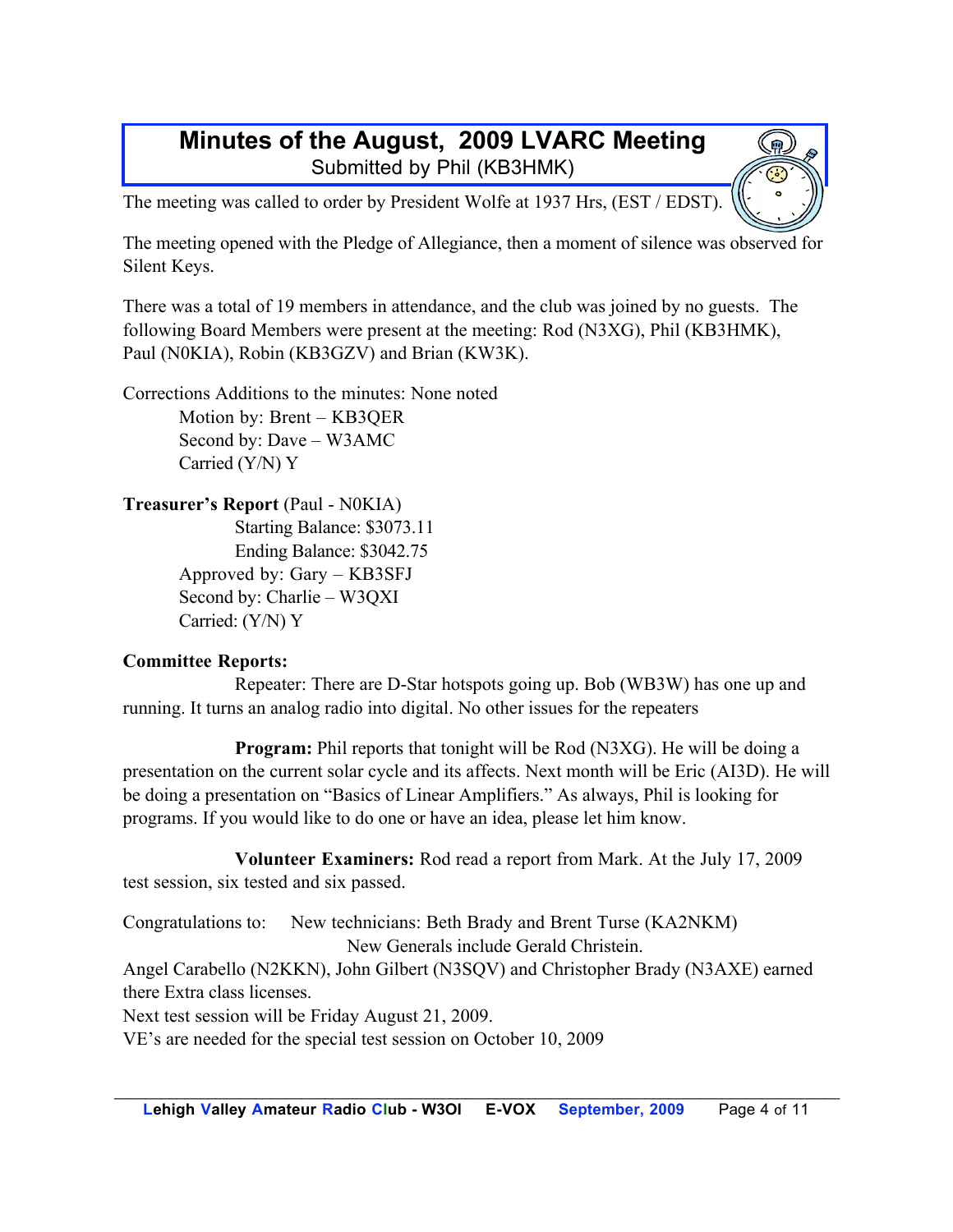**Old Business:** Mark wanted some upcoming events announced from his report. They are as follows: September 13 --- LVH Marathon – VOLUNTEERS NEEDED (please note that volunteers must register online.) The URL is posted in the newsletter. Indicate Ham Radio Operator on the registration

> September 19 --- Community Preparedness Day October 10 --- Special Test Session – VE'S NEEDED October 17 --- Women's 5k – VOLUNTEER'S NEEDED December --- Operation Ho-Ho (Date TBA)

The W3OI ARES / RACES guidelines are online. Take a look at them. It's in the file section. Riley Hollingsworth was at Lehigh University. The W3OK club sponsored the event. Members from our club attended. The club is working with St. Lukes Hospital to create a communication system in the event of a disaster. The hospital wants to have employees become amateur radio operators. Rod is looking for instructors to help with the class. Right now there are about 25 people. The dates for class are as follows: September 25 (6-10 PM), September 26 (9-5 PM) and October 3 (9-5 PM). Brian asked if this could be taped so it can be shown for future use. Rod will look into it. Contact rod if you would like to an instructor

**New Business:** No new business

Good of Order: Paul read a thank you letter Jules Keck (WA2PUK) for help with some antenna issues. He made a donation to the club. There are 2007 QST magazines and yellow zip ties on the front table.

**Sick Report:** Phil reports that his dad Bill (KA3RBH) is in Lehigh Valley Hospital. It could be a lengthy stay. The club will send him a get well card.

The LVARC Monthly Business Meeting Closed at 2000 hrs, EST. Motion by: Charlie – W3QXI Second by: Brent – KB3QER In favor: Y

Respectfully Submitted de KB3HMK, Secretary.

![](_page_4_Picture_8.jpeg)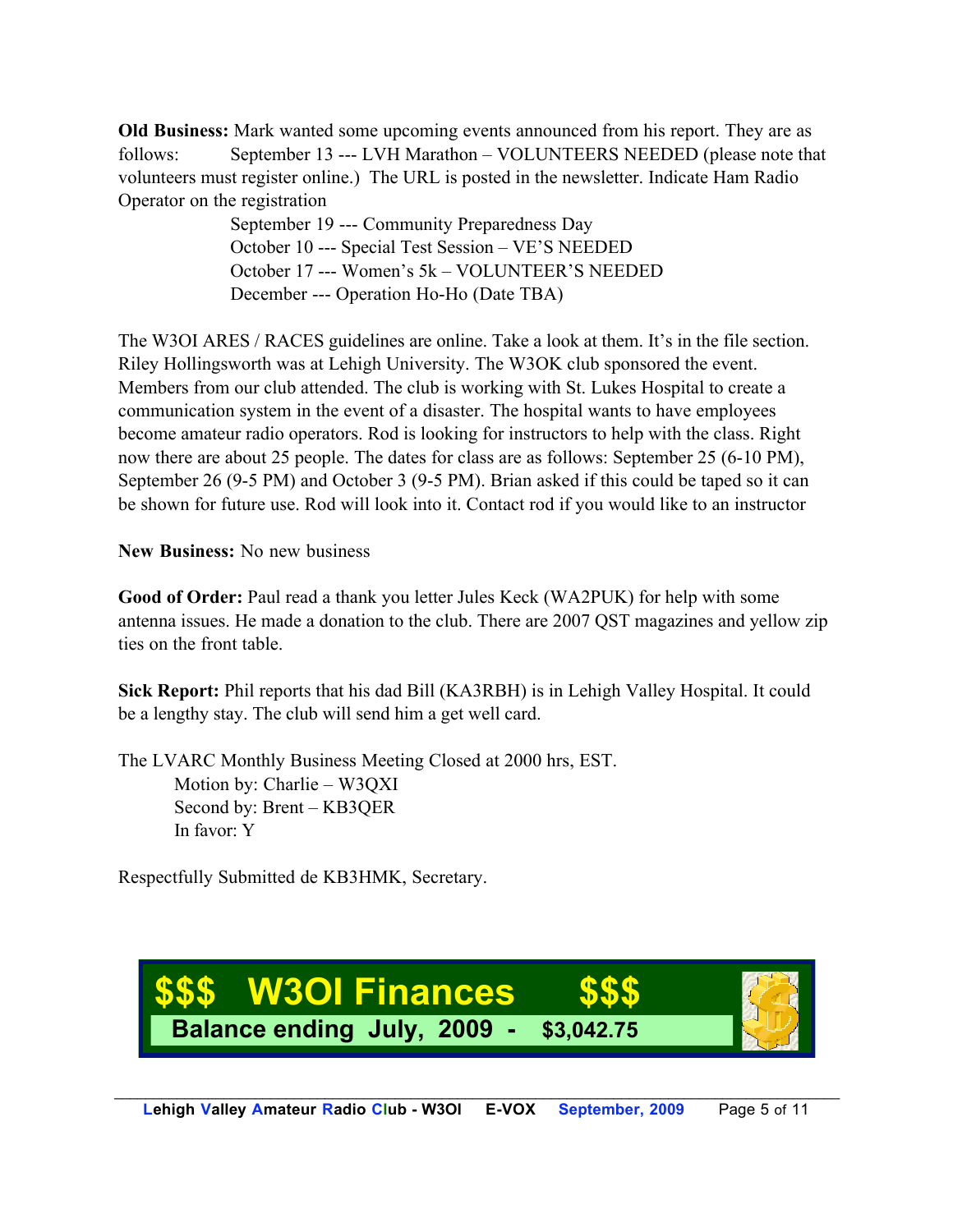# **This Month In Ham Radio**

![](_page_5_Figure_1.jpeg)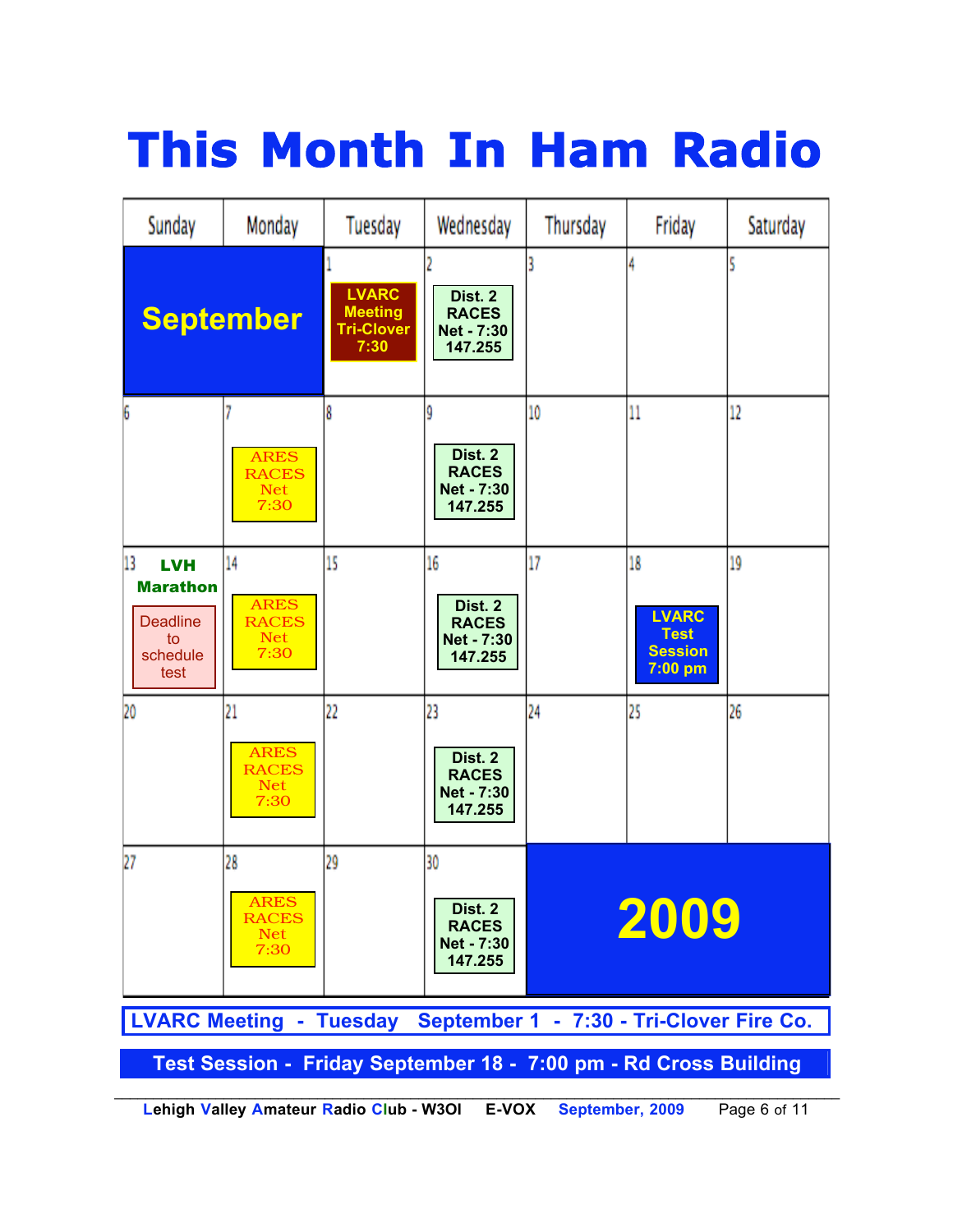### LVARC Activities/Events **Mark your Calendar**

![](_page_6_Picture_1.jpeg)

 **Tuesday September 1 -- LVARC Meeting - 7:30 pm - TriClover Monday September 7 --- LC RACES/ARES Net - 7:30 pm (146.94) Sunday September 13 -- Deadline to Schedule Test Session for this month Sunday September 13 --- LVH Marathon Monday September 14 --- LC RACES/ARES Net - 7:30 pm (146.94) Friday September 18 -- LVARC Test Session (REGISTRATION REQUIRED) Monday September 21 --- LC RACES/ ARES Net - 7:30 pm (146.94) Monday September 28 --- LC RACES/ ARES Net - 7:30 pm (146.94)**

**There may be additions and deletions to the above dates. Listen to the Monday Night Net, the newsletter and announcements at meetings for changes.**

![](_page_6_Figure_4.jpeg)

**REMEMBER: The LVARC offers amateur radio testing.** If you want to obtain your entry level license or if you wish to upgrade, the LVARC can help.

Test sessions are given the 3rd Friday of each month. **REGISTRATION IS REQUIRED!!! Registration must be made no later than the Sunday before the Friday test session.**

**To schedule a test or for more information, contact Mark (AK3M) at AK3M@rcn.com or call 610-865-9183.**

Have an article, diagram or an opinion you would like to share with the LVARC members in this newsletter? Send it to Mark (AK3M). You can submit VOX material in any form. Send it via email (AK3M@rcn.com) or US mail (5508 Hale Ave - Bethlehem, PA 18017). You can send pictures, diagrams or text. **The newsletter needs YOUR material to continue!**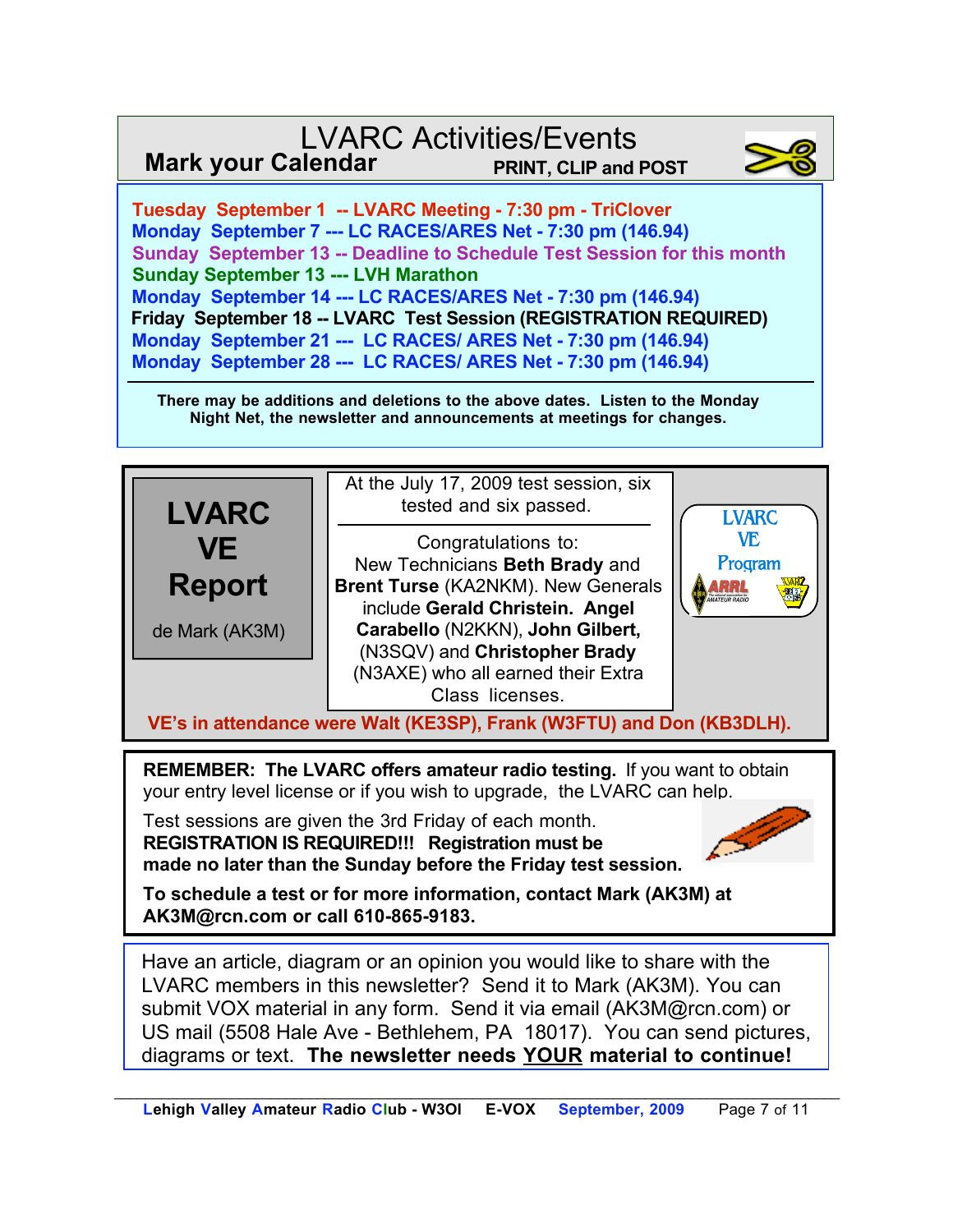**"My Two Cents" ...** de Mark (AK3M)

![](_page_7_Picture_1.jpeg)

## **VHF Operating Recommendations for New Amateurs**

We all started in ham radio at various levels of entry skills. Many came from the CB ranks. We all had to learn proper amateur radio VHF operating procedures.

I offer the following guidelines for beginning VHF/UHF operators:

- 1. **Amateur radio is NOT CB or FRS.** I assume that you have a ham license because you wanted better communications capabilities than CB or FRS could offer. Please make sure your conversations contain no offensive language.
- 2. **Amateurs do not use "10-Codes or "Q" signals."** Please refrain from using, "10-4 and "Q" signals such as "QTH." "10-Codes" are reserved for public service communications and CB operators and "Q" signals are used on CW only.
- 3. **Listen before operating.** That does not simply mean to see if the frequency (not channel) is in use, but also to learn from other amateurs. Take a few days to listen to amateurs who have been using VHF/UHF for a while and learn what good communications sound like.
- 4. **Have something to say.** Dead air can be productive. One does not always have to be talking just because he can.
- 5. **Don't forget to ID your station.** Please do this so unfamiliar stations can understand your call the first time. Do not say it so fast that it needs clarification. Stations. Use phonetics ONLY when necessary. Phonetics are used on HF, not VHF/UHF.
- 6. **100 watts on VHF/UHF is unnecessary.** The rules state that an amateur operator is to use the minimum power necessary to provide effective communications. Save that power for HF.
- 7. **Do not "kerchunk" the repeater unless you ID.**
- 8. **Signal reports are unnecessary .** You would really only be giving a report about the repeater unless you are operating simplex.

Welcome to the world of Amateur Radio! Good operating procedures will make your new hobby more enjoyable.

(The editor always invites comments to all editorials.)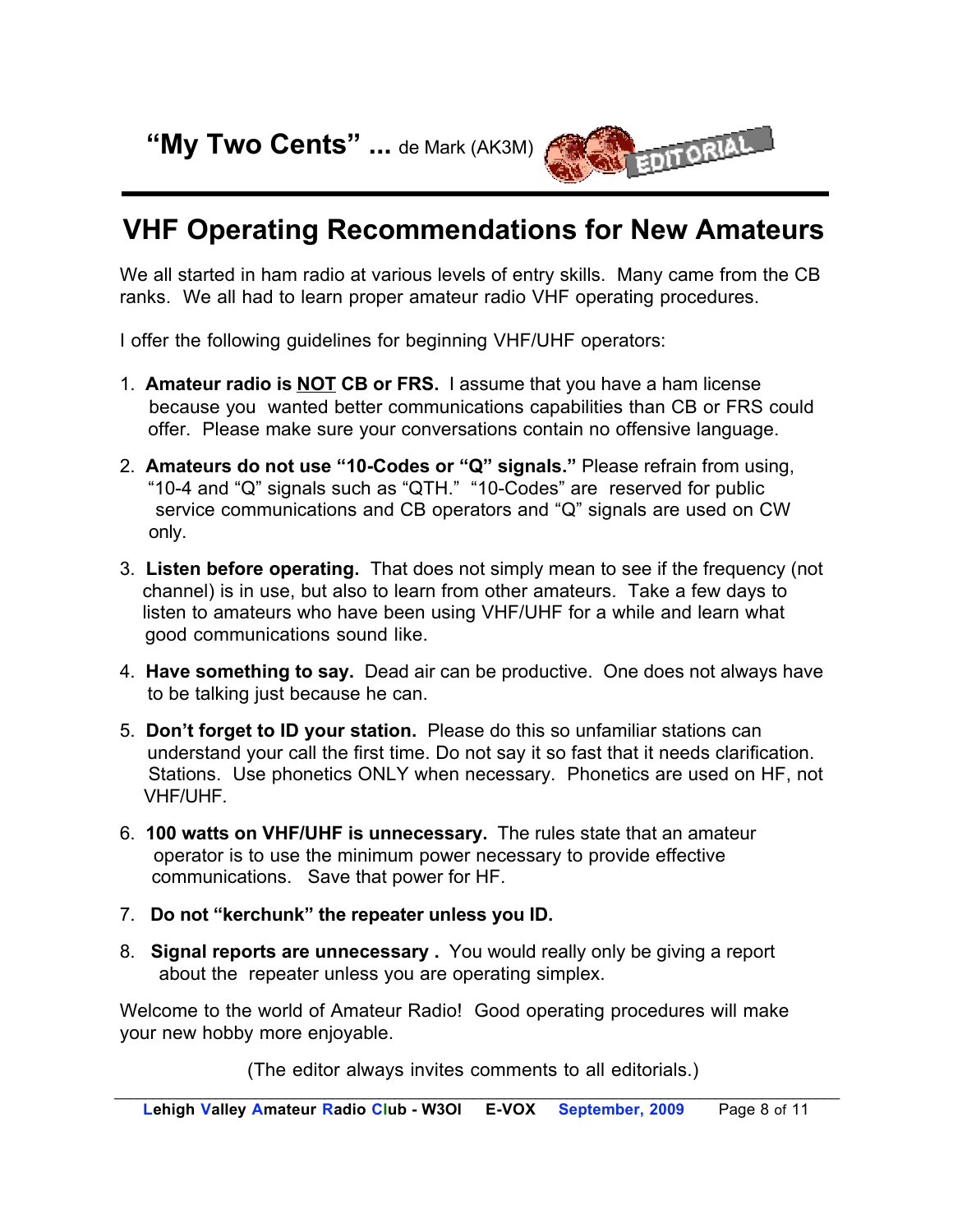![](_page_8_Picture_0.jpeg)

Riley and Erik (AI3D)

## **"The One That Got Away"** de Rod (N3XG)

Riley Hollingsworth Visits the Lehigh Valley and LVARC's own Erik (AI3D) was lucky enough to get his picture taken with him!

**READER SUBMISSION** 

![](_page_8_Picture_5.jpeg)

**CORRECTION:** John Gilbert's call was stated incorrectly in the August, 2009 issue of the EVOX. John was voted in as a new LVARC member and his call was posted as N2SQV. His correct call is **N3SQV**. Sorry John! --- ed.

![](_page_8_Picture_8.jpeg)

**WALTER L CRONKITE JR, KB2GSD** (November 4, 1916 - July 17, 2009 --- *"And that's the way it is"*

![](_page_8_Picture_10.jpeg)

Cronkite was an aspiring sports car racer and amateur radio operator holding the Novice call KB2GSD.

He was also an avid sailor and a member of the United States Coast Guard Auxiliary, with the honorary rank of commodore.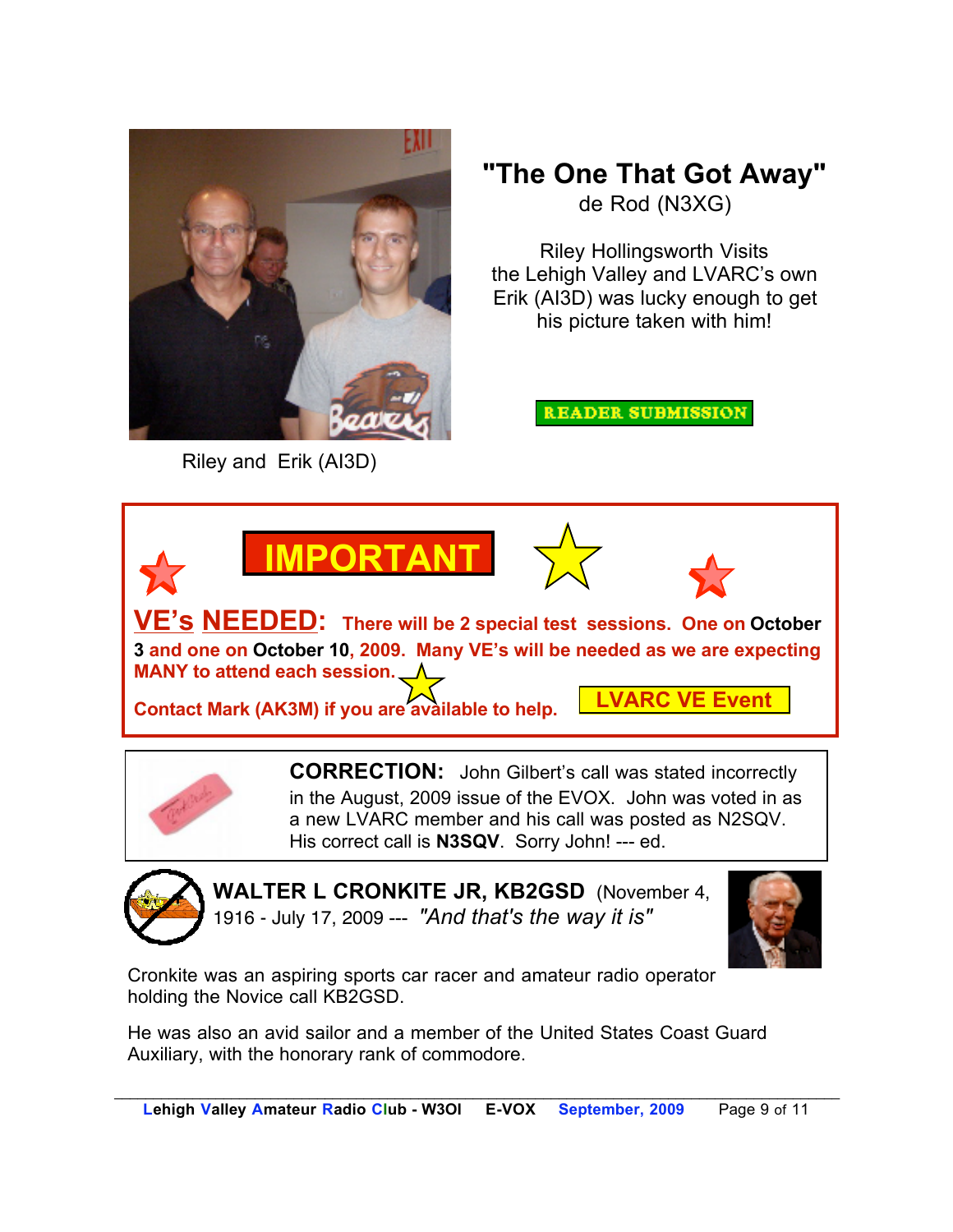Bill Bigg (KA3RBH) will be visiting the Lehigh Valley Hospital for a while. Cards can be sent to Bill at his home.

![](_page_9_Picture_1.jpeg)

## **Upcoming LVARC 2009 Events**

**September 13 --- LVH Marathon September 19 --- Community Preparedness Day**

**October 3 ------ Special St. Luke's Test Session October 10 ------ Special Test Session in Kutztown October 17 --- Women's 5K**

**December --- Operation Ho Ho (Date TBA)**

**CONGRATULATIONS** to **Beth Brady** who was issued the call **KB3TET** and **Gerald Christein** who is now **KB3TEU!** The new calls were issued July 24, 2009.

![](_page_9_Picture_7.jpeg)

![](_page_9_Picture_8.jpeg)

#### **READER SUBMISSION**

**Beth Brady** has changed her call sign sequentially from KB3TET to **KB3TFA**. **Chris Brady** has also changed his call from N3AXE to K03D.

![](_page_9_Picture_11.jpeg)

And you thought Heil only HEIL made audio equipment!